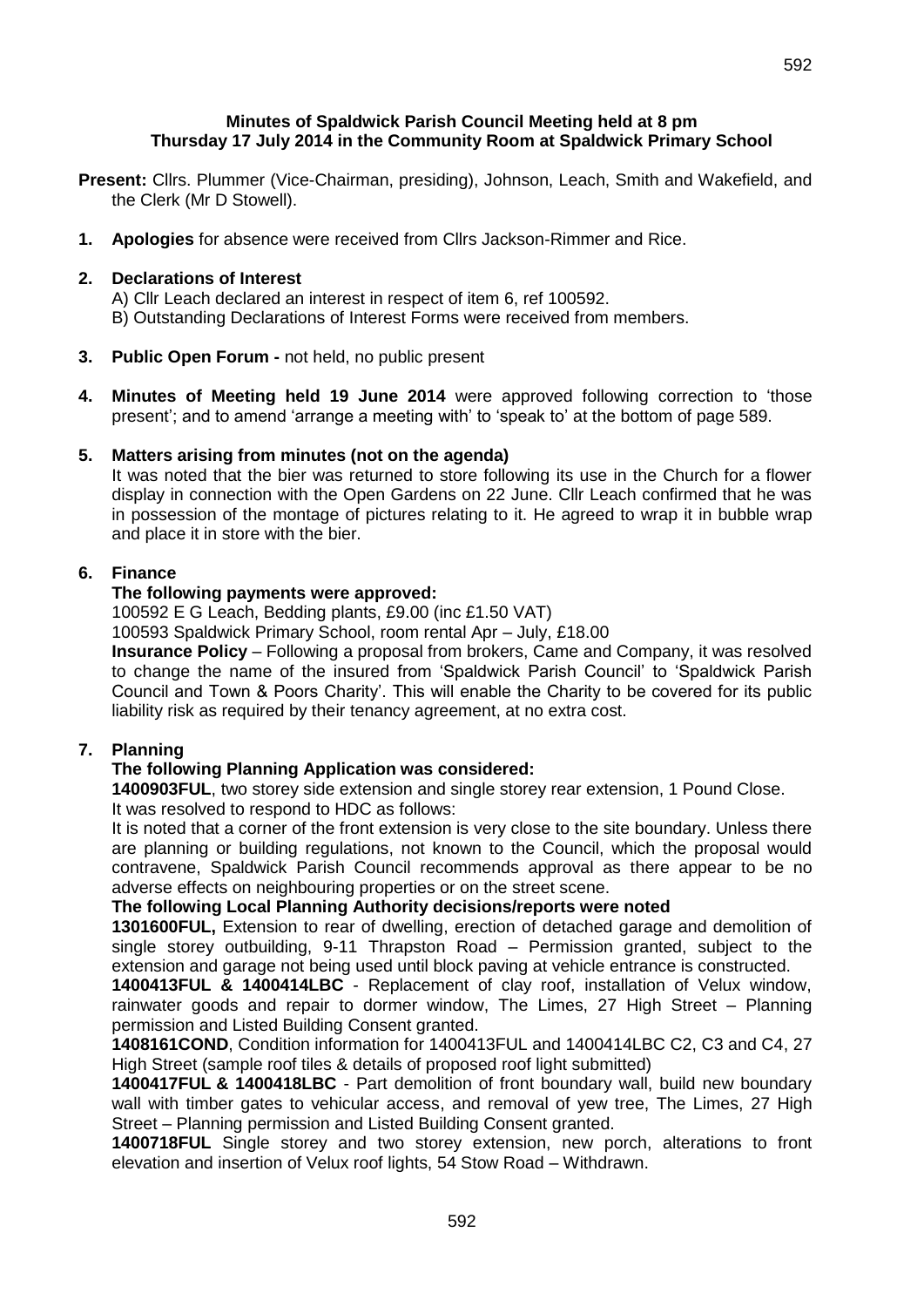**War Memorial Refurbishment** – awaiting drawing to enable negotiations to proceed **Footpath notice board** – Clerk has still to obtain HDC comments on the proposed site. **Trees in Stow Road**

A) Tree outside 23/23A **–** On the recommendation of Cllr Johnson it was agreed to place an order with Gary Butler to raise the canopy and reduce the overall height at a quoted price of £100.00.

B) Trees on verge adjacent to Bury Close - Cllr Johnson is to arrange a working party of councillors to trim these trees in the near future.

Cllr Johnson has also agreed to dispose of the cuttings from both A & B.

**Horse Chestnut Trees on Village Green** – The Clerk reported that a branch (2m long x 25mm dia) was recently broken off, possibly by a high vehicle. The subsequent discussion concluded that this was unlikely and that no immediate action is required.

#### **HDC Parish Planting Scheme, Maintenance of trees recently planted**

A) Belton's Hill – Cllr Wakefield agreed to ask her father to strim the area around the trees, and to speak to a friend who may be able to help provide a water supply.

B) Mount Pleasant / Cockway Lane – Keith Armer has kindly offered to water the new trees.

# **9. Highways, footpaths, byways etc.**

**Street Lighting PFI** – The Clerk reported that he had attempted to get a stop put on the removal of CC5 and CC8 in Ferriman Road to give the Parish Council time to consider Cllr Wakefield's suggestion that these two lights be retained and that instead CC7 (outside 23) be removed and CC6F (at the entry to the public open space) be considered for adoption by the Parish Council. In the event, this was not possible and the work as proposed by BalfourBeatty was carried out. In retrospect, Cllr Wakefield said she is now of the opinion that when all the new lights are lit the road will be adequately illuminated. The scheme for High Street is still awaited from BB.

**Local Highway Improvement Initiative 2014/15** – plans for the footway work outside 5/7 Thrapston Road are awaited from CCC. The repairs to the kerb near the High Street post box and the 30 mph roundels are expected to be carried out shortly.

**Local Highway Improvement Initiative 2015/16** – Consideration of any proposals received Only one resident has contacted the Clerk, the suggestions being:

A) anything that would reduce speeding vehicles through the village e.g. speed monitoring and notification devices, pinch points, priority arrangements, but no speed bumps/cushions.

B) reduce the number of heavy lorries by signage e.g access only, and restrict the times (many residents are woken and disturbed by the noise early in the morning) and especially, stop Williams using the village to turn round on the A14.

Following discussion, it was resolved to pursue the provision of 30 mph flashing signs. The Clerk will obtain costs to enable a decision to be taken at the next meeting on whether to submit an application for this or some other project which may be brought to that meeting.

#### **10. Bus Service changes**

The Clerk reported that although unable to attend the Working Group meeting on 1 July, he had submitted responses to the options developed by the CCC Community Engagement Team following consultation with several local bus users. The team had agreed to take these into consideration at the meeting. These responses included support for continuing the existing Mon – Sat 7.50 am service from Spaldwick via Stow Longa to Huntingdon with a return journey at 5.40 pm, and support for a Mon – Fri mid morning service to Huntingdon returning 2 hours later, but preferably also operating on Saturdays. This would give connections to / from Cambridge, Peterborough and St Ives allowing return from Huntingdon at 5.40 pm.